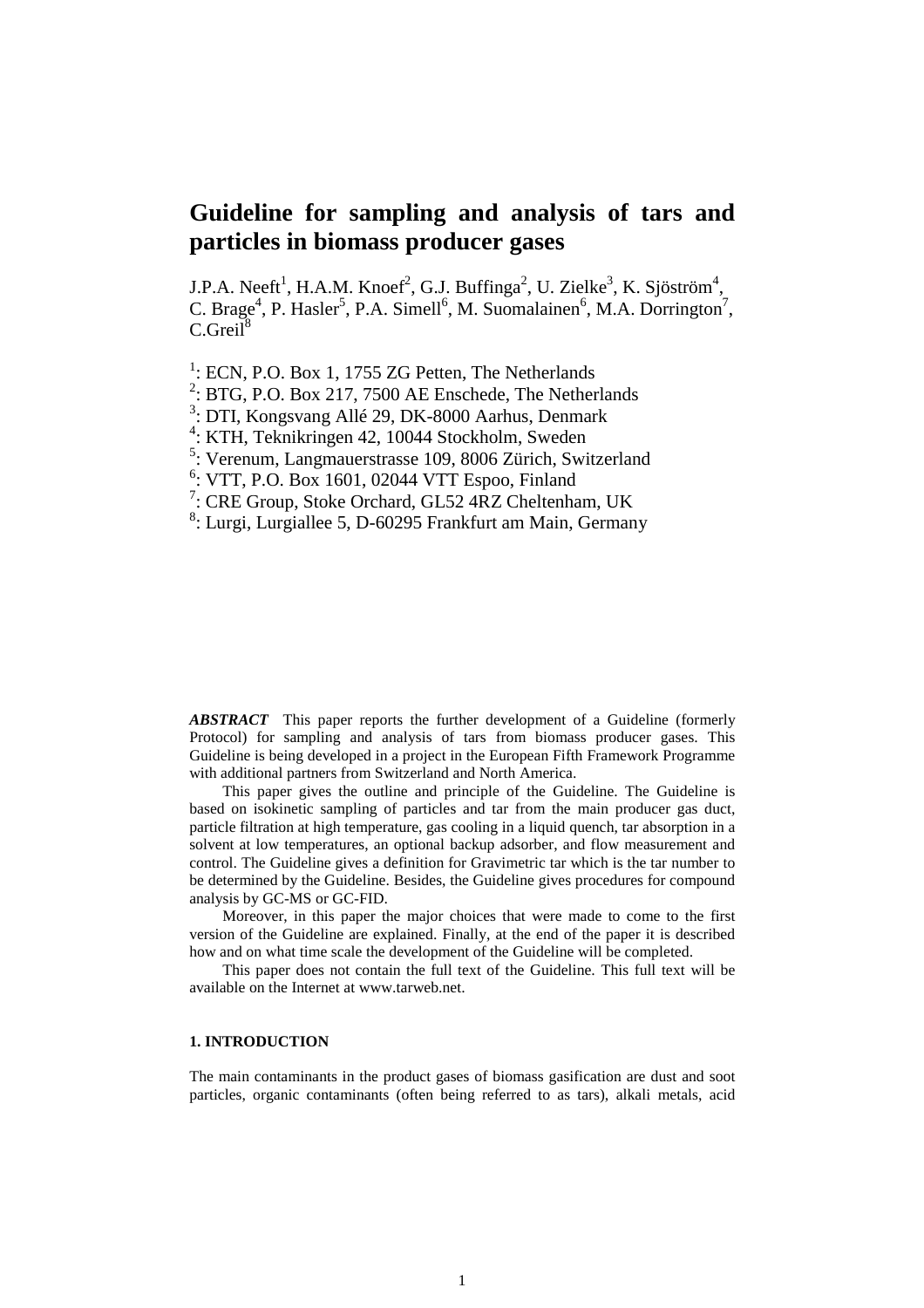<span id="page-1-0"></span>gases and alkaline gases. Measuring techniques for these contaminants allow to determine the functioning of the gas cleaning and to assess the quality of the cleaned gas to be used in the engine or turbine. For most contaminants, well-developed measurement techniques exist which are similar to techniques used for related technologies, such as coal combustion and coal gasification.

For organic contaminants, however, no well-developed measurement technique exists in related technology fields. As some of the organic contaminants are seen as the major problem-causing contaminants in biomass gasification, manufacturers and other workers in this field have used a number of different sampling and analysis methods to determine the level of organic contaminants. In these methods, also the definition of organic contaminants or tars has been rather diverse.

Recently, a project in the European Fifth Framework Programme has started which is aimed at the development of a standard method (Protocol) for the sampling and analysis of organic contaminants (tars) in biomass producer gases. The partners in this project are named in Figure 1. This project has a history dating back to a joint meeting in Brussels (1998) by members of the Gasification Task of the IEA Bioenergy Agreement, US DoE and DGXVII of the European Commission. This meeting led to the development of two draft Protocols for tar measurement, which were presented at the 10<sup>th</sup> European biomass conference in Würzburg, Germany and were recently published [1-3]. The current project is a continuation of this early work.



*Figure 1* Project partners (contractors and reviewers) of the EU project with acronym 'Tar Protocol'

The history, objectives and structure of this EU project were presented in a previous paper [4]. The current paper will outline the contents and principle of the first version of the Protocol, which is now called Guideline for reasons described later.

In the next Chapter 2 the principle of the Guideline will be described. Then, in Chapter 3 attention is paid to choices that were made so far to come to version 1 of the Guideline. Examples of such choices are the name Guideline instead of Protocol, and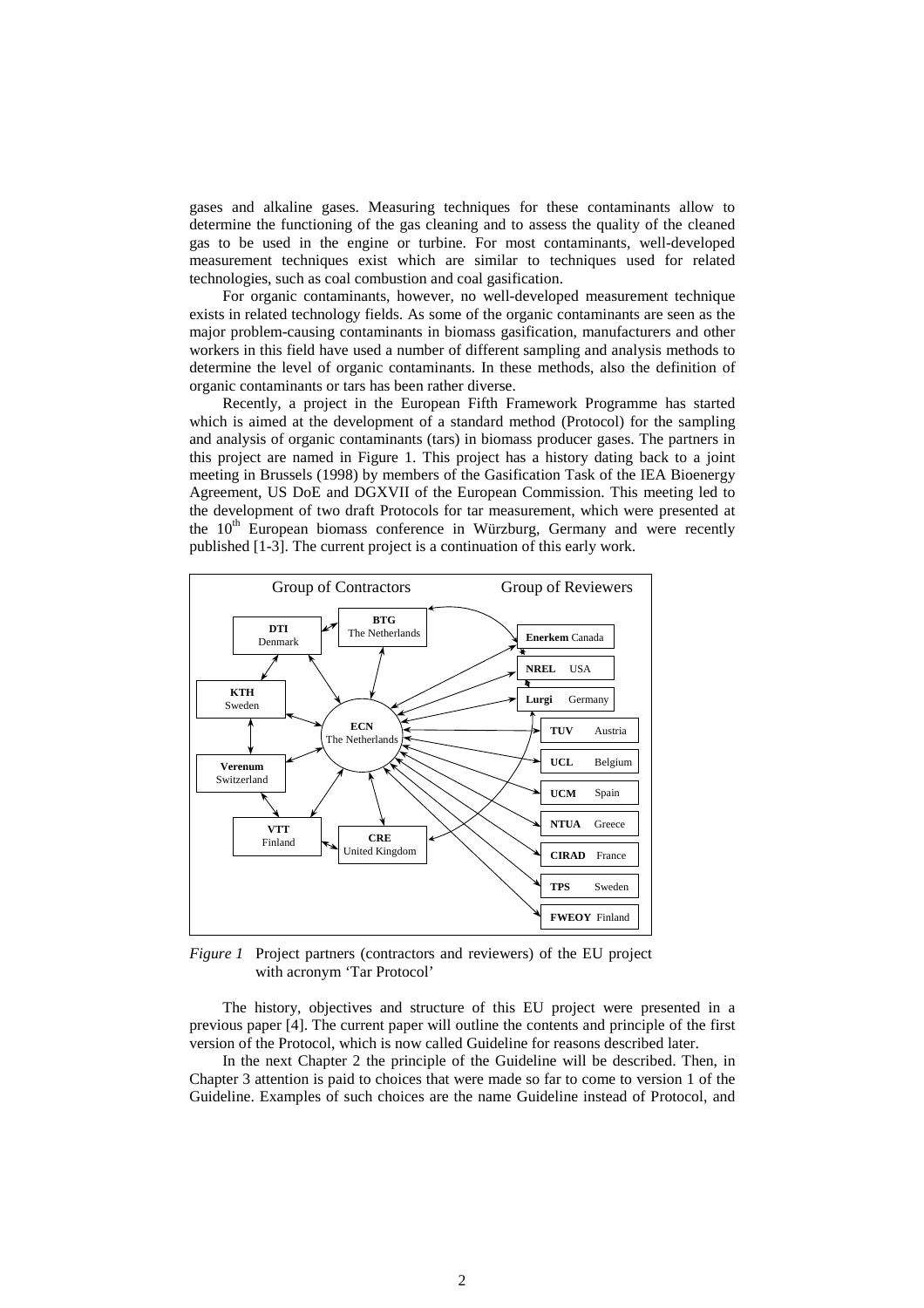the choice for not defining tar whereas Gravimetric tar is defined in the Guideline. In the final Chapter 4 it is shortly described how and on what time scale the development of the Guideline will be completed and which R&D activities are to be performed before completion and field testing of the Guideline.

## **2. PRINCIPLE OF THE GUIDELINE**

## *INTRODUCTION*

This chapter contains a concise description of the working principle and the structure of the Guideline for sampling and analysis of tars and particles from biomass producer gases. This description includes the results of many choices, which were made during the development of the Guideline. The rationale behind these choices is not described in this chapter, as this would draw the attention from the working principle and structure of the Guideline. Instead, by using numbers in superscript, reference is made to the next Chapter 3 in which this rationale is explained.

One of the most fundamental questions that rises when discussing a Guideline or Protocol or Standard for tar measurement is "what is it's use?", in other words "is it really needed?". This is the first question answered in the next chapter<sup>[1](#page-7-0)</sup>. The second question will address the word "Guideline" which is now used instead of "Protocol"<sup>2</sup>.

#### *WORKING PRINCIPLE*

The measurement principle of the Guideline is based on the discontinuous sampling of a gas stream containing particles and condensable organic compounds. The principle is set-up in such a way that also particles can be measured quantitatively<sup>3</sup>. Condensable organic compo[un](#page-8-0)ds will be further referred to as tars although this word tars is not defined in detail<sup>4</sup>.

The measuring principle has been kept as simple as possible because the measuring conditions can vary from very comfortable laboratory rooms to an executive plant gasifier where there is no customised room for measurements or measurement apparatus. Also the weather conditions can be challenging, for instance in northern Europe measurements might have to be performed at temperatures under 0°C.

Sampling is performed under isokinetic conditions<sup>5</sup>. The tar and particle sampling system consists of a heated probe, a heated particle filter, a condenser and a series of impinger bottles containing a tar absorbing solvent. A backup adsorber for volatile organic compounds can optionally be placed after the impinger bottles. The solvent containing bottles are placed in a cold bath so that gradual cooling of the sampled gas from about  $0^{\circ}$ C to the final temperature -  $20^{\circ}$ C takes place in them. The sampling train is shown schematically in [Figure 2.](#page-3-0)

The gas sample is led to flow a sufficiently long time through the sampling line and the filter either with the aid of process pressure or a pump included in the sampling line to the gas impingers. A continuous gas flow and heating is necessary in the sampling systems. The flow rate of the sample gas is monitored and controlled during sampling.

The sampling lines including the filter should be heated in order to prevent tar compounds from condensing. However, to avoid thermal decomposition of compounds, the temperature should not be too high. In updraft gasification the temperature should be below 400°C, while in downdraft and fluidised-bed gasification it should be below 700°C. According to experience in practice, 200 - 300°C is suitable gas temperature in the sampling lines.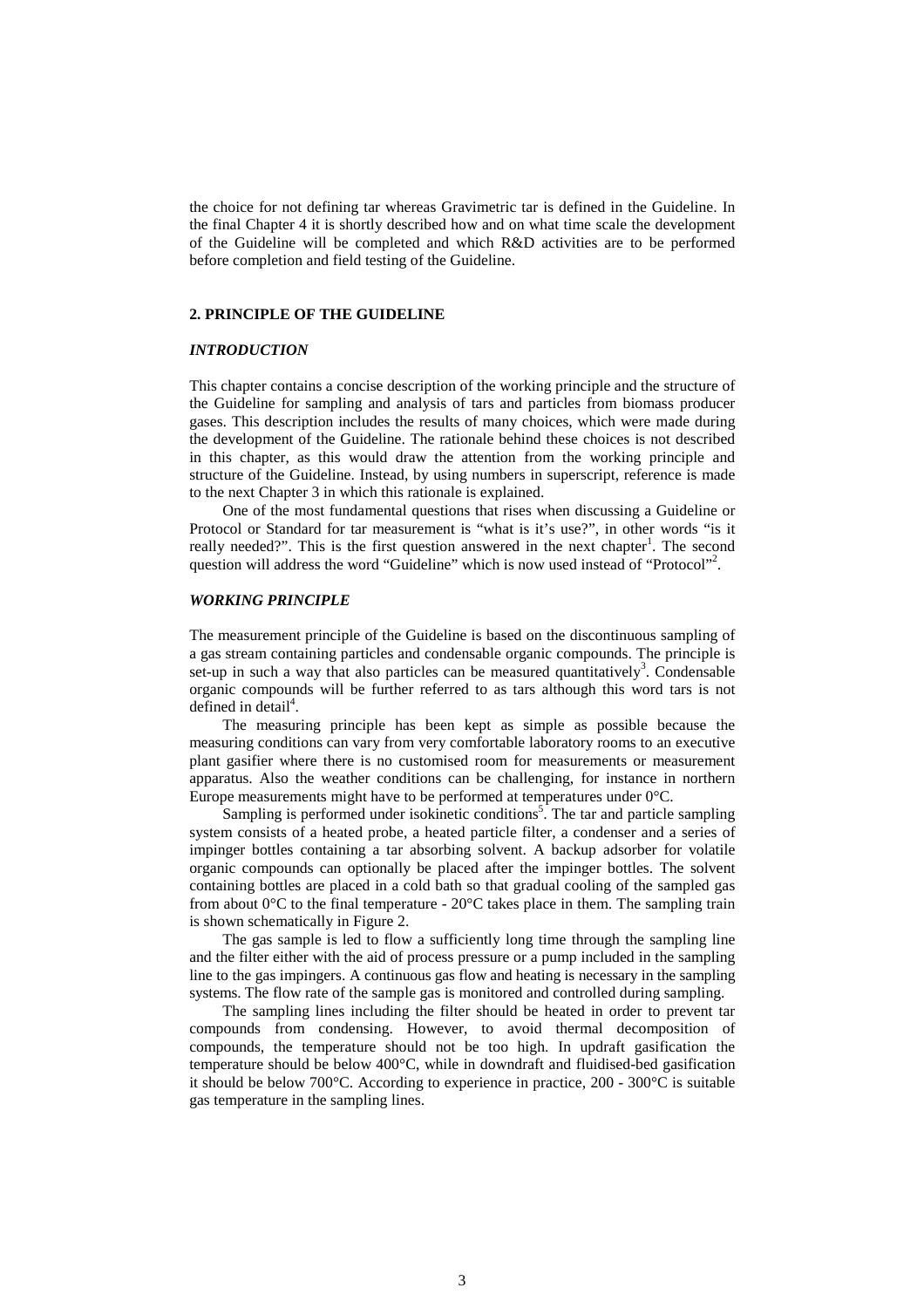<span id="page-3-0"></span>

*Figure 2* Sampling train of the Guideline for sampling and analysis of tars and particles in biomass producer gas

Particles are collected in an externally heated quartz filter<sup>6</sup> which is heated to 250°C or 100°C depending on the gasifier type from which producer gases are sampled<sup>[7](#page-9-0)</sup>. Then, the producer gas is cooled, either on a heat exchanger surface or in an internal circulating liquid quench system in a liquid<sup>[8](#page-9-0)</sup>. Gas quenching by an externally cooled liquid is done immediately after the particle filter and facilitates sampling from producer gas with high tar loadings or with reactive tar species. The condensate is collected in a glass bottle. After the condensor, the gas passes an impinger filled with solvent before further temperature letdown.

In the following series of impingers<sup>[9](#page-9-0)</sup>, tars are absorbed in the solvent<sup>10</sup> at a temperature of -20 $^{\circ}$ C. A backup residual tar adsorber<sup>11</sup> can optionally be used as a safety filter after the impinger train. The volume, temperature, pressure, and gas flow rate through the equipment are measured after the impinger bottles.

Immediately after sampling the contents of the impinger bottles, including the glass beads, are decanted into a storage bottle. All surfaces (including metal surfaces) becoming in contact with the gas at a lower than the process temperature are washed with the solvent, and the washes are combined with the actual sample. This is quite easy to arrange in atmospheric processes, but very difficult in pressurised systems. The storage bottle is stored tightly closed at cool,  $\langle 5^{\circ}$ C, temperature for later analysis.

The sampling of tars and particles can also be performed separately. For large scale gasifiers where high temperature tar is formed, the generally used sampling strategy is based on separate sampling of particles and gaseous effluents. In case of measuring only tars, isokinetic sampling<sup>[5](#page-8-0)</sup> is only necessary when the temperature of the gas under study at the sampling site is so low that the organic compounds are condensed and form aerosols and/or drops.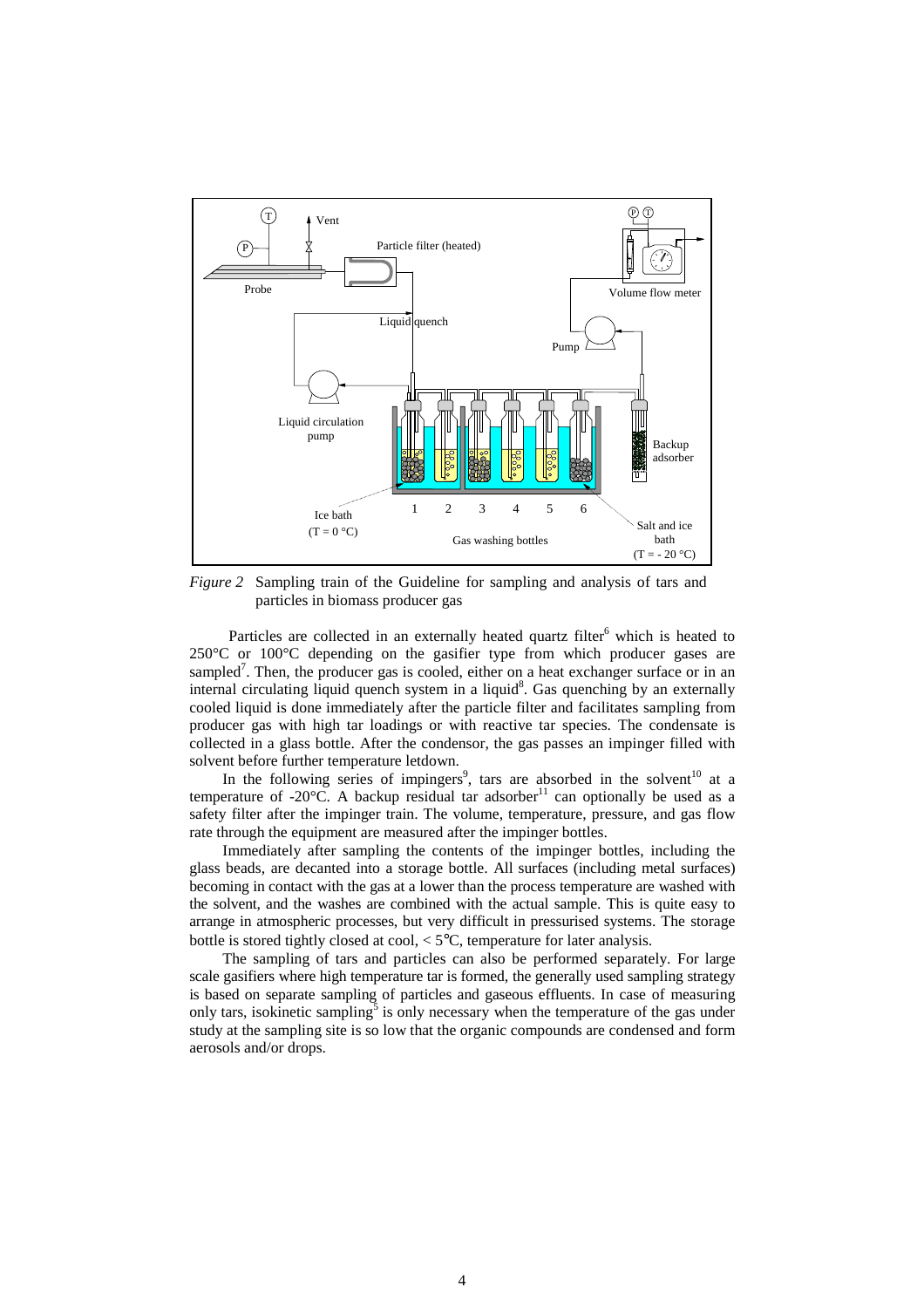# *BASIC CONCEPT OF THE SAMPLING TRAIN*

The modular sampling train consists of 4 main modules and their submodules. The main modules are gas preconditioning, particle collection, tar collection and volume sampling. The modules are shown in *Figure 3* and the purposes of the modules and needed equipment are aggregated in [Table 1.](#page-5-0)



*Figure 3* Basic concept of the sampling train

In the preconditioning module (Module 1) the gas is led to cool or is heated from the process temperature to a constant temperature, 250 °C, in a heated probe. In case of pressurised gasification the pressure is diminished to atmospheric pressure. The equipment needed in the module is a sampling probe including a nozzle and necessary valves, at least one shut-off valve and one control valve, and in pressurised gasification also a pressure relief valve. Also the valves are heated to constant temperature.

In the particle collection module (Module 2) a heated thimble filter<sup>6</sup> at the probe temperature collects solids from the gas.

The tar collection module (Module 3) consists of three submodules. In the submodule 3.1, the gas is cooled and moisture and heavy tars are collected in a condenser<sup>[8](#page-9-0)</sup> at the temperature  $0^{\circ}$ C. In the simplest version, the condenser is an empty impinger bottle in an external ice water bath. More effective versions use either an additional externally cooled heat exchanger before the condenser or an internal liquid quench system. In the submodule 3.2 tars and volatile organic compounds are absorbed into the solvent at -20 $^{\circ}$ C in a series of impinger bottles<sup>9</sup>. The optional submodule 3.3 is a backup adsorber<sup>11</sup>, which collects residual volatile organic compounds that may have penetrated the impinger train. The backup adsorber is not necessary when enough impinger bottles, appropriate solvents<sup>10</sup> and collection temperatures are used. In a later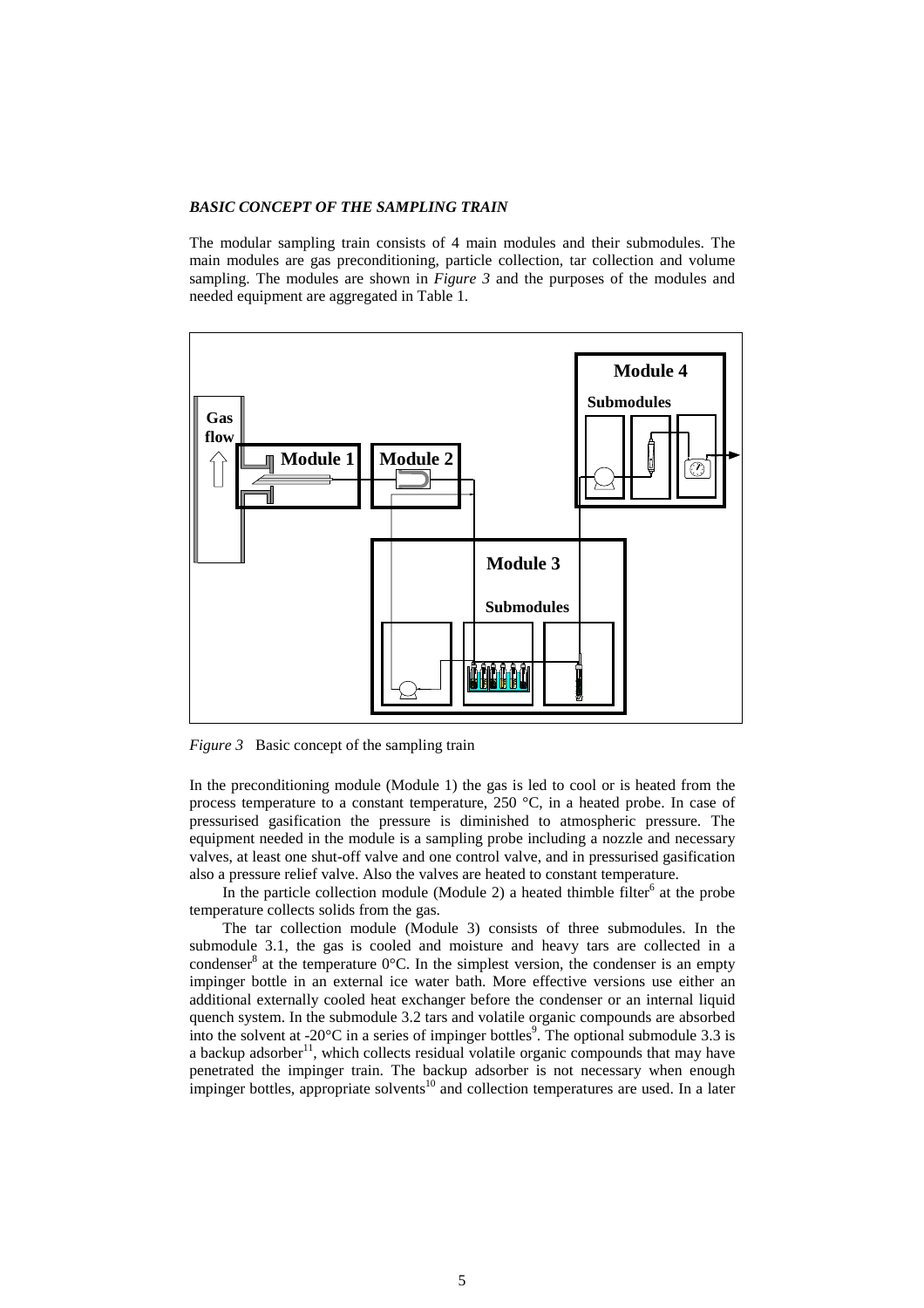<span id="page-5-0"></span>version of the Guideline, the low temperature impingers may be replaced by an adsorber tower filled with a solid sorbent.

The volume-sampling module (Module 4) consists of three submodules. The purpose of submodule 4.1 is the gas suction or pump (not needed in pressurised gasification). In the submodule 4.2 a gas meter measures the volume of gas flow. Additionally a flow meter, a pressure indicator and a temperature indicator are needed.

*Table 1* General description of modules and submodules with purpose and equipment used

| <b>Module</b>                         | <b>Purpose</b>                                           | Equipment                                                    |
|---------------------------------------|----------------------------------------------------------|--------------------------------------------------------------|
| Module 1 (Gas preconditioning)        |                                                          |                                                              |
|                                       |                                                          | Gas cooling, pressure letdown Nozzle, valves, sampling lines |
| <b>Module 2</b> (Particle collection) |                                                          |                                                              |
|                                       | Collection of solids                                     | Heated filter (high temperature)                             |
| Module 3 (tar collection)             |                                                          |                                                              |
| Submodule 3.1                         | Moisture and tar condensation Condenser at $0^{\circ}$ C |                                                              |
| Submodule 3.2                         | Tar/hydrocarbon collection                               | Impingers with solvent at $-20^{\circ}$ C                    |
| Submodule 3.3                         | Backup sampler                                           | Adsorber tower at $T_{amb}$ or lower                         |
| Module 4 (Volume sampling)            |                                                          |                                                              |
| Submodule 4.1                         | Gas suction                                              | Pump                                                         |
| Submodule 4.2                         | Gas volume integration                                   | Gas meter, P and T indicators                                |
| Submodule 4.3                         | Vent/exhaust gas handling                                | Outdoor ventilation                                          |

## *DESIGN OPERATING CONDITIONS*

The sampling train is designed for sample flow rates ranging from  $0,1 - 0,6$  m<sup>3</sup><sub>n</sub>/h. The volume of the gas drawn to the tar sample is dependent on the tar content of the gas. A suitable sample volume in (pressurised) fluidised bed gasification (at a tar concentration < 20  $g/m<sup>3</sup>_{n}$ ) is about 0,1  $m<sup>3</sup>_{n}$  and in updraft gasification (tar concentration 100 - 200  $g/m<sup>3</sup>$ <sub>n</sub>) 0,05 - 0,1 m<sup>3</sup><sub>n</sub>. The total content of tar in the solvent should be about 10  $g/dm^3$  for gravimetric determination and about 2  $g/dm^3$  for gas chromatographic analysis. However, the detection limit is significantly lower for single components (0.25 ppm).

The temperature in the sampling line of the product gas of the updraft gasifier is kept at 100-250°C (to be examined) and in downdraft and fluidised-bed gasification at 250°C.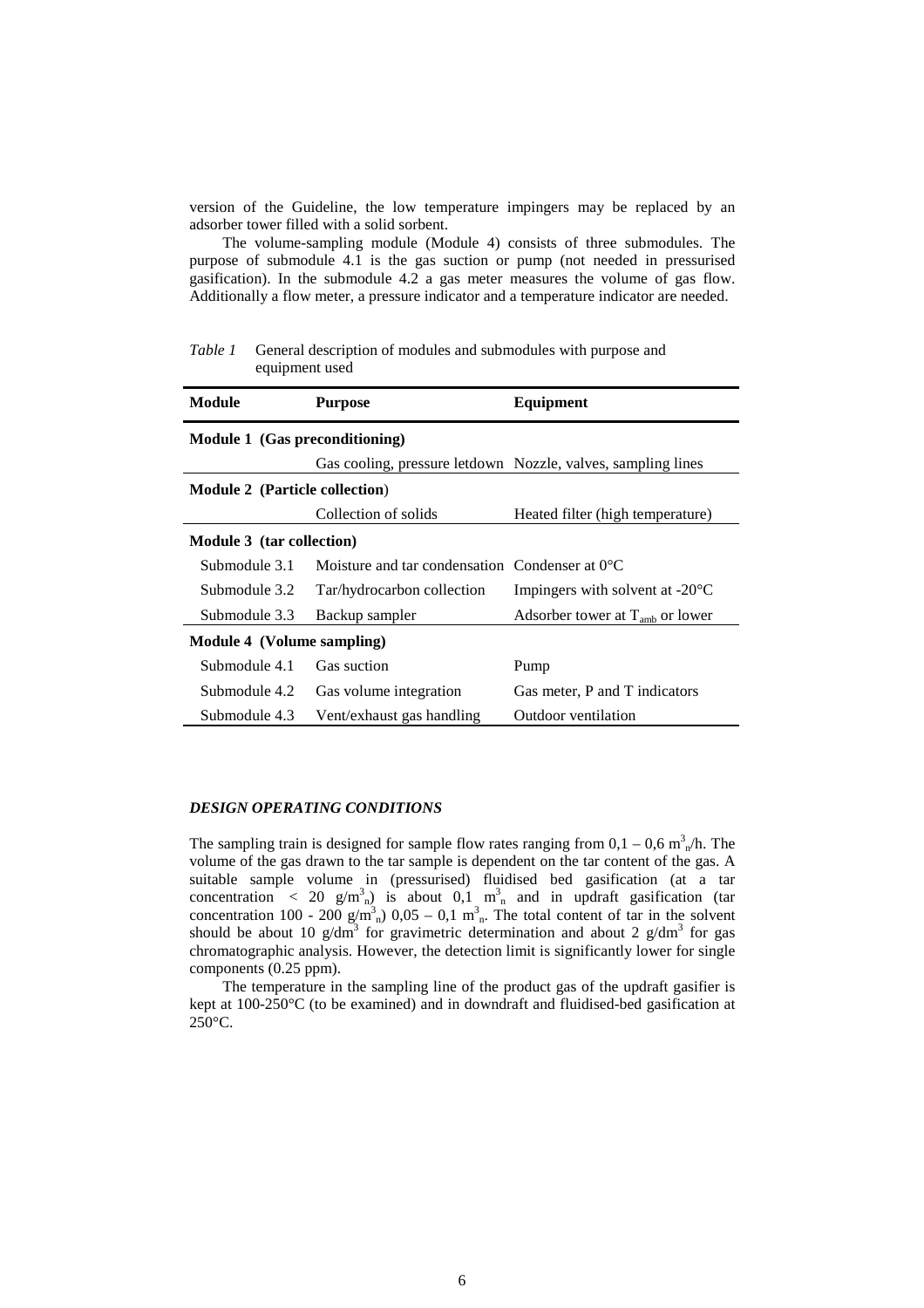#### *SITE SPECIFIC SAMPLING TRAIN SET-UPS*

Applying the sampling principle depends additionally on the gasifier type. Most of the gasifiers fall in four categories based on the contact type of the feedstock and on the gasification agent. The four main types are: 1) fixed-bed updraft, 2) fixed-bed downdraft, 3) fluidised-bed and 4) entrained-flow. The yields of tars and particles depend greatly on the gasifier type. The tar concentration in countercurrent (updraft) gasifier is remarkable high (typically 100 – 200  $g/m<sup>3</sup><sub>n</sub>$ ) comparing to the other gasification applications (tar content usually below 20  $g/m<sup>3</sup>$ <sub>n</sub>). Also the composition of the tars varies depending on the gasifier type. The particle concentration in the product gas is the largest in the fluidised bed gasifiers.

The amount of particles and amount and composition of tars determine the specific sample train arrangements. Therefore, this arrangement depends on:

- Gasifier type (as described above);
- Gasifier operation condition (specific pre-conditioning steps are foreseen for sampling from pressurised gasifiers or at low temperatures);
- Gasifier scale (sampling at large scale gasifiers at high temperature might be performed non-isokinetically);
- Sample location: before or after gas cleaning (when sampling after the gas cleaning, use of a backup tar adsorber might not be necessary).

The Guideline will give examples of such site-specific sample trains.

#### *TYPE OF SOLVENT USED*

The condensate should preferably be collected in a solvent, not in a cold trap in which there is no "diluting surroundings"[12. The modular sampling train set-up displayed in](#page-10-0) this chapter can be used for both water miscible and non-water miscible (non-polar) solvents.

For the water miscible solvents, 1-methoxy-2-propanol has been selected as the most promising candidate. In a later stage, only minor modifications will arise in the Guideline when a non-polar solvent will be used.

The boiling point (evaporation rate) and the water solubility are the main two parameters, which influence the applicability of the liquid quench system in the sampling train set-up.

#### *POST-SAMPLING AND ANALYSIS*

The Guideline will provide procedures for post-sampling and analysis of the tar samples. Basically, tars are analysed in two ways: gravimetrically<sup>13</sup> and by gas chromatography<sup>14</sup>. The gravimetrical analysis will result in one concentration of gravimetric tars (see note  $4$  in the next chapter for a definition) whereas the chromatographic analysis will result in concentrations of individual compounds.

At this point the procedures for post-sampling and analysis are not given, as they will to some extent depend on the solvent being chosen. The time frame in which this choice will be made and in which the full Guideline will be available, is given in Chapter 4.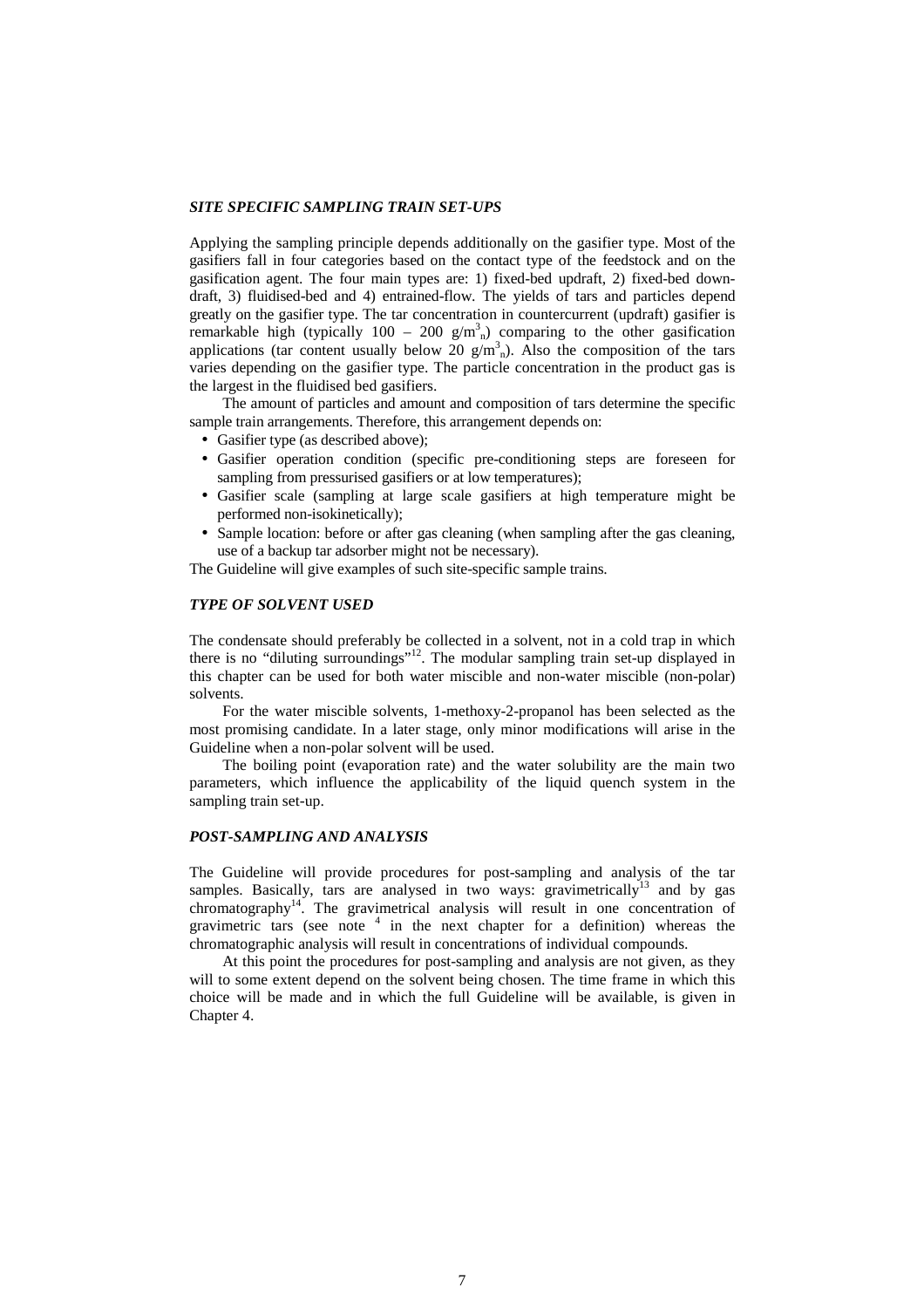#### <span id="page-7-0"></span>**3. RATIONALE BEHIND CHOICES MADE DURING DEVELOPMENT OF THE GUIDELINE**

During the development of the Guideline many choices were made. Some of these choices are practical choices to move along with the development of the Guideline. Other choices, however, are fundamental ones that were only made after long discussions in the Group of Contractors. These choices and their background discussions are to some extent explained in this chapter. The choices are numbered: the numbers refer to the number in superscript in the previous chapter "principle of the Guideline".

1. **Why do we need a Protocol or Guideline or Standard for sampling and analysis of tars?** In the past, several tar measurement methods have been developed in the field of biomass gasification. Many of these methods gave and give reliable data on tar concentration, tar being defined as part of the measurement method. Therefore, for tar measurements on single biomass gasification installations the Guideline is not needed and current practice is fine.

Current practice becomes less obvious when tar data are to be compared, for instance when comparing the performance of biomass gasifiers or apparatuses for gas cleaning, or when setting or working with tolerances (maximum allowable concentrations) for tar in gas cleaning devices or prime movers. The value of the comparison will depend on definition of tar and on the ability to measure tar according to the definition. A recent report on parallel measurements with different tar measurement methods at the same location [5] shows that comparison of tar data can be a difficult task.

So the expected value of the Guideline is in the field of comparison. Two types of comparison can be distinguished:

- 1. Comparison of tar concentrations from different locations. To do so, the Guideline has to be used at the two sites.
- 2. Comparison of existing methods for tar measurement. A requisite for reliable comparison of tar concentrations with different measurement methods is that these methods give good results in the ranges of conditions applied (temperatures, pressures, and concentrations and compositions of tars). The Guideline, which will cover large ranges of conditions, can be used to check the applicability of these methods.

The comparison mentioned under 2. will result in knowledge on which method can reliably be used under which conditions. As other methods might be simpler (in terms of man-hours and equipment needed to perform the measurement) compared to the Guideline or produce online results on-site, we have named them "shortcut methods<sup>"15</sup>. Examples of these methods are a) the solid phase adsorption (SPA) method developed by KTH [6], b) a number of solvent-free tar collection systems used by BTG, BEF, IGT [7-9] and c) the FID online tar analysing method under development at the University of Stuttgart [10,11]. Currently it is unknown under which conditions these methods give reliable results, for example it is unknown whether the SPA method can be used for updraft gasifier tars and at which conditions the solvent-free methods fail to collect all tars, for instance as a result of aerosol formation.

In conclusion it can be said that the Guideline will not stop other methods from being used, which is also not the intention of the Guideline as it will be a method that is elaborate in comparison with many existing methods. The Guideline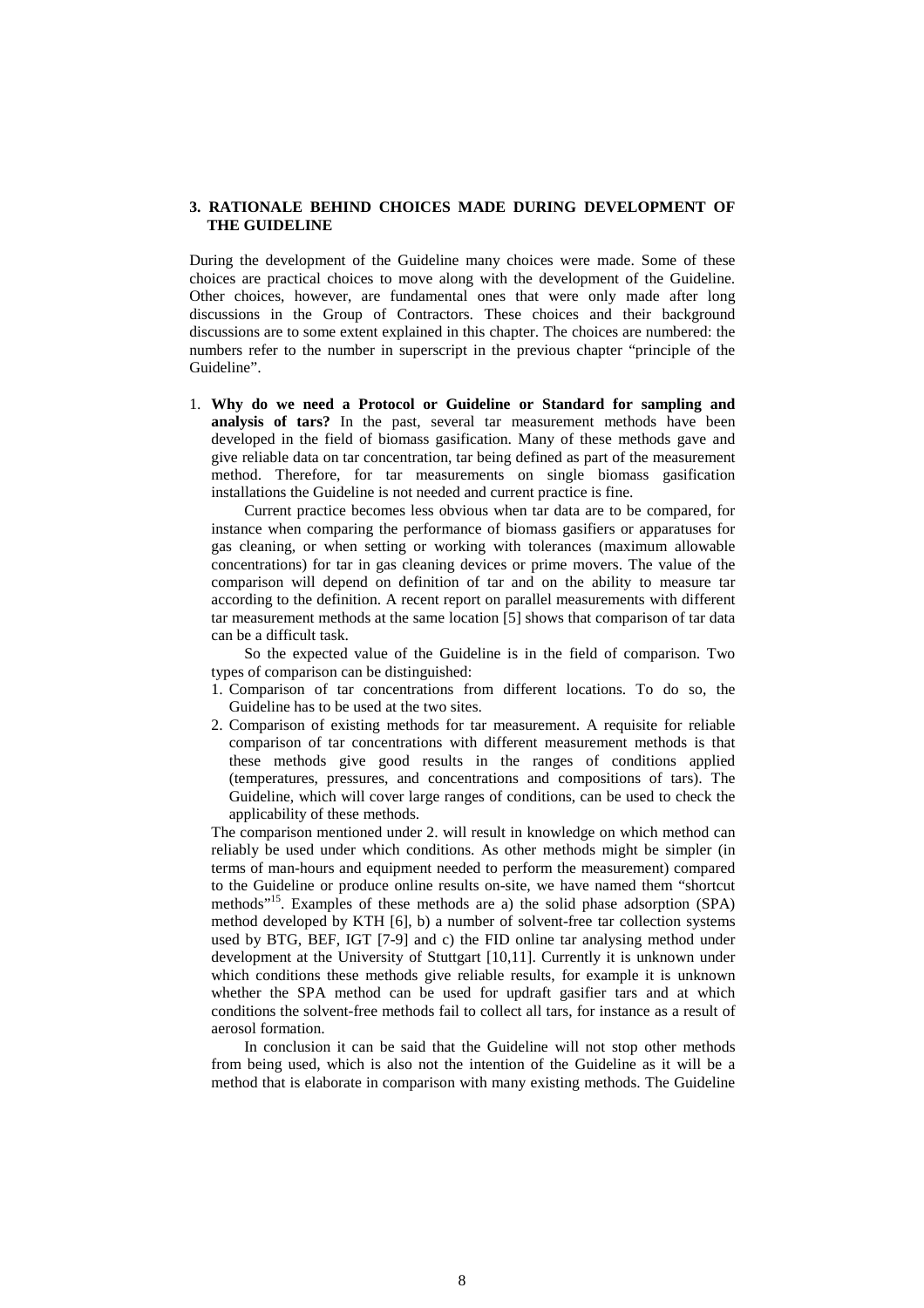<span id="page-8-0"></span>will provide a common method –with which other methods will be compared– that applies for the whole range of measurement conditions.

2. **Protocol versus Guideline**. It was decided to not longer use the word 'Protocol' as it is rather formal and has a broad meaning. Instead, the word 'Guideline' will be used. This word better represents the current status of the method for sampling and analysis than the word 'Protocol'. It should be kept in mind that the Guideline has a temporary status; the aim is to have a Standard. To reach this goal a Standardisation trajectory at CEN will be started during the execution of the EU project.

The full title of the Guideline is 'Guideline for sampling and analysis of tars and particles in biomass producer gases'.

3. **Measurement of tar** *and* **particles**. Among the members of the Group of Contractors in the EU project 'Tar Protocol', it is recognised that the interaction between carbon-rich particles and tar can strongly influence measured tar concentrations. For example, measuring tars in a producer gas with relatively high carbon-rich particle concentrations and relatively low tar concentrations can be a difficult task because of these interactions. In the Guideline, the post-sampling procedures of the particle filter will receive thorough attention in order to produce reproducible results when measuring the concentration of Gravimetric tar (see the next point 4). Likewise, the concentration of particles is also influenced by these post-sampling procedures (e.g. during parallel measurements it was observed that the low particle concentrations in updraft gasifiers are difficult to measure as a result of tar condensation on the particle filter).

Because of the attention paid to sampling and post-sampling procedures for particles, the Guideline will also give a number for particle concentrations and, therefore, is a Guideline for tar *and* particles.

4. **Definition of tars**. The word tar is not defined in the Guideline because a definition (on top of the many definitions that have already been given) will likely cause (further) confusion. The authors of this paper feel that the word tar is an ambiguous term that has no defined meaning and is used in several contexts with at least slightly different meanings. Even the definitions "compounds that condense" or "compounds that contaminate linings or compressors or moving parts in the prime mover" are not unambiguous as condensation or contamination varies with temperature of, and pressure in, the linings/compressors/moving parts as well as with concentration of tar itself.

Besides, the Guideline is not developed for determination of a tar concentration. With the Guideline, two concentrations can be determined:

- The concentration of Gravimetric tar;

- The concentration of individual organic compounds;

**Gravimetric tar** is defined as the evaporation residue at given standard conditions (temperature, pressure, duration). These conditions will be set later when the solvent has been chosen.

In the Guideline, a compound list will be added with **individual organic compounds** including chemical abstract service (CAS) registry numbers. This list is compiled from experimental data on the presence of compounds found in biomass producer gases from updraft, downdraft and fluidised bed gasification.

5. **Isokinetic conditions**. Because particles are sampled and analysed as part of the Guideline, the sampling is performed isokinetically. Instructions of isokinetic sampling of flue gases are given in the standards ISO 9096 or VDI 2066.

Isokinetic sampling with realistic probe dimensions requires, even at ambient pressures, high gas velocities up to 20 m/s with corresponding gas flow rates between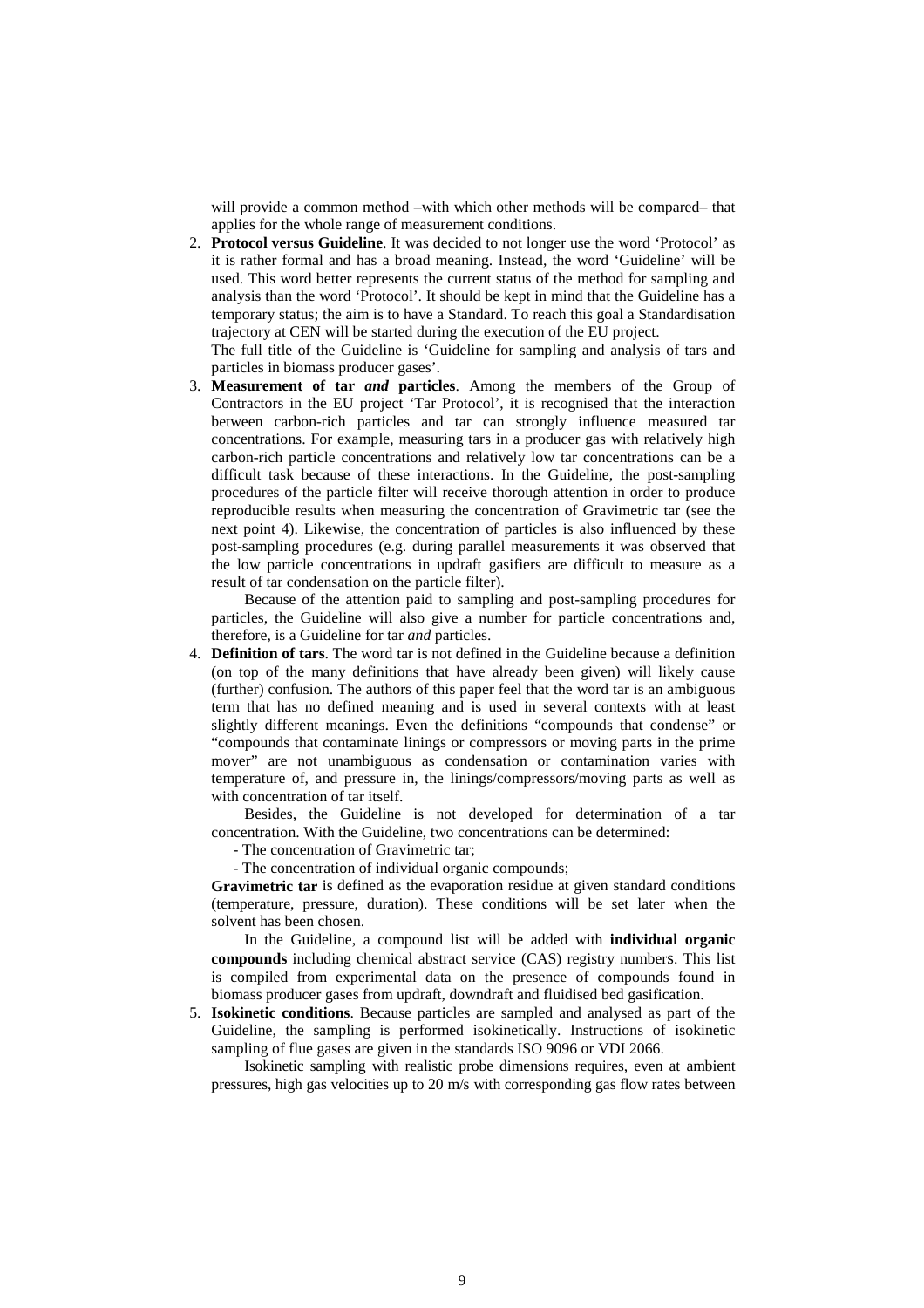<span id="page-9-0"></span>0.1 and 0.6  $m_n^3$ h . Especially high flow rates are needed in pressurised systems to maintain isokinetic conditions and this is unpractical for impinger sampling using liquids. Therefore, a non-isokinetic sampling arrangement is practical for condensable organic compounds from pressurised systems at temperatures above their condensation point. Non-isokinetic tar sampling is also practical in large-scale atmospheric gasification applications where the pipe diameter is large causing the isokinetic sampling according to the standard to be very difficult and time consuming. The gas temperature above 350°C at the sampling point assures good accuracy in measuring tars also non-isokinetically. In non-isokinetic sampling the alignment of the probe in relation to the gas flow as well as the shape of the probe nozzle can be designed more freely to prevent the nozzle from blocking. This is important especially in pressurised gasification since the probe cannot be removed from the gas line during operation.

- 6. **Particle filters**. Particle filters to be used in the Guideline are thimble filters because of the higher capacity and lower pressure drop of thimble filter compared to flat filters. Only for low particle concentrations ( $<$  20 mg/m<sup>3</sup><sub>n</sub>) flat filters will be used as these have a lower weight so that the accuracy of particle weighting increases. The filter material is quartz.
- 7. **Temperatures of particle filters**. The temperature of the particle filter varies with the gasifier type. When sampling high temperature tars (downdraft and fluidised bed gasifiers) the preferable filter temperature is 250°C or higher in order to avoid condensation of tars on carbon rich particles. When sampling low temperature tars (updraft gasifiers) the filter temperature is 100°C to avoid polymerisation of the tars. These are draft temperatures to be evaluated.
- 8. **Cooling and/or quenching of the producer gas before the impinger**. After the particle filter, the gas must be cooled to condense the moisture and collect the tar in the impingers. Cooling can be done either by using conventional heat exchangers or by using a liquid quench system. In both cases, the condensate is collected in a condenser bottle. A liquid quench system is optional but facilitates post-sampling cleaning procedures because sampling lines are kept clean and polymerisation of reactive tar species is minimised.

The use of a liquid quench strongly depends on the tar impingement solvent chosen. With a water miscible solvent exhibiting a medium volatility (like methoxypropanol) a liquid quench can be used using the same solvent. With water miscible solvents exhibiting a high volatility (like acetone) a liquid quench with the solvent cannot be used. Instead conventional cooling (with heat exchangers) or a liquid quench with water can be used. With non-polar solvents (like iso-octane) a liquid quench with the solvent cannot be used as it would lead to two-phase liquids or even formation of emulsions. Instead conventional cooling (with heat exchangers) or a liquid quench with water can be used.

When a liquid quench with a water miscible solvent is used, obstruction of the gas flow through ice formation can be safely avoided.

- 9. **Impinger bottles**. One of contractors has very good experience with custom-made impinger bottles. During the development of the Guideline, the performance of standard impinger bottles (which are commonly available) will be compared with the use of modified impinger bottles.
- 10. **Solvent**. At the time of writing of this paper, a final choice for a solvent has not been made. In the Group of Contractors it is clear that dichloromethane (DCM) cannot longer be used for various reasons (toxicity, volatility, safety). During the first year of the development of the Guideline, a number of alternative solvents will be evaluated. Criteria for this evaluation are set (see below in Chapter 4). The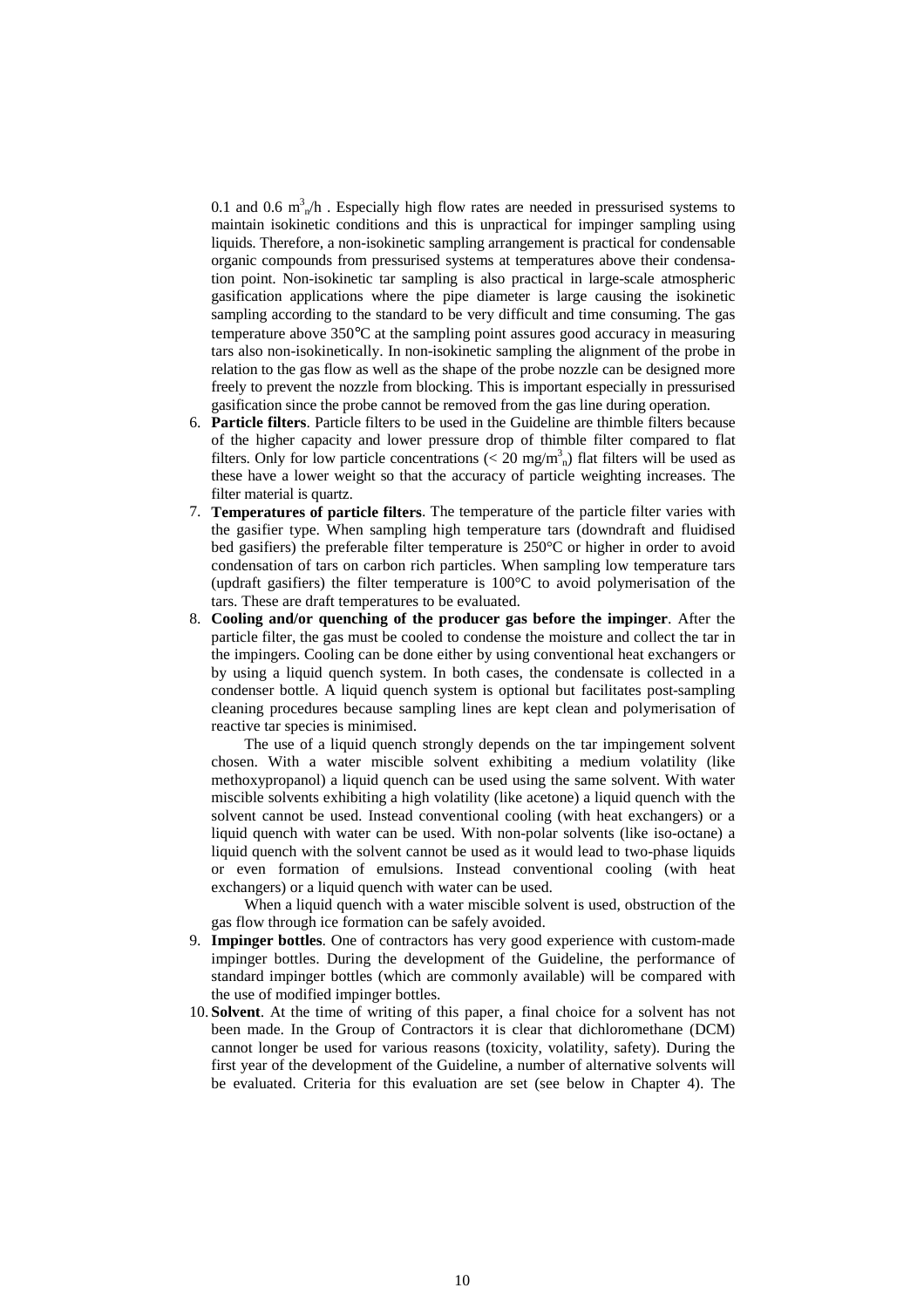<span id="page-10-0"></span>choice of the solvent will determine the sampling temperature. A temperature of -20°C is used as a start.

- 11.**Backup adsorber**. First tests with tar measurement following the Guideline will be performed with a backup adsorber as a safety device and to learn which volatile organic compounds and/or tar compounds pass the impinger bottles. The backup adsorbed is currently an optional submodule in the Guideline. In the parallel R&D program (see Chapter 4) a number of potential adsorbing materials will be evaluated, such as activated carbon, XAD, and SPA material. In a later version of the Guideline, the solvent impingers can possibly be replaced by an adsorber tower filled with an appropriate sorbent.
- 12. **Solvent or no solvent**. For tar sampling from updraft gasifier producer gases, a solvent is needed because direct condensation of the tars without diluting media can result in further reactions (polymerisation). The reactivity is suppressed by using a diluent like an absorbing liquid or an adsorbent resin.

For tars sampled from downdraft and fluidised bed gasifiers, it has to be shown whether "no solvent" can be as effective as sampling with a solvent. For the first version of the Guideline, the Group of Contractors has chosen to use a solvent. This choice will be evaluated during the running EU project.

- 13. **Gravimetric analysis**. The weight of tar is determined gravimetrically by means of solvent distillation and evaporation according to a defined procedure (temperature, pressure and duration of distillation and evaporation). The resulting number is the amount of Gravimetric tar.
- 14. **Compound analysis by GC**. Individual compounds are determined by gas chromatography (GC). GC in combination with a Mass-Spectrometer (MS) is preferred, GC in combination with a Flame Ionisation Detector (FID) with internal standard calibration is an alternative.
- 15. **Shortcut methods** are not described in the Guideline. However, reference is made to a web page where these methods will be described and where reference to open literature is made.

## **4. FUTHER DEVELOPMENT OF THE GUIDELINE**

The Guideline is being developed in a two year EU project in which also two partners from North America participate. The participants were named in [Figure 1.](#page-1-0)

The time frame of further development of the Guideline and the anticipated R&D work are described in this chapter. More information, including the inventory of required R&D and the most recent version of the Guideline, can be found on a web page (www.tarweb.net).

### *TIME FRAME OF FURTHER DEVELOPMENT*

[Figure 4](#page-12-0) gives a rough time frame of the main activities performed, and results obtained, in this project. By the time this paper appears, a first version of the Guideline will be ready. This version will be updated by the results of critical and short-term R&D needs, amongst which is the selection of the solvent. The resulting second version of the Guideline will be reviewed. The input from the Reviewers will be used together with the results of ongoing R&D activities (for example towards the interaction between particles and tar) to prepare a final version of the Guideline. Early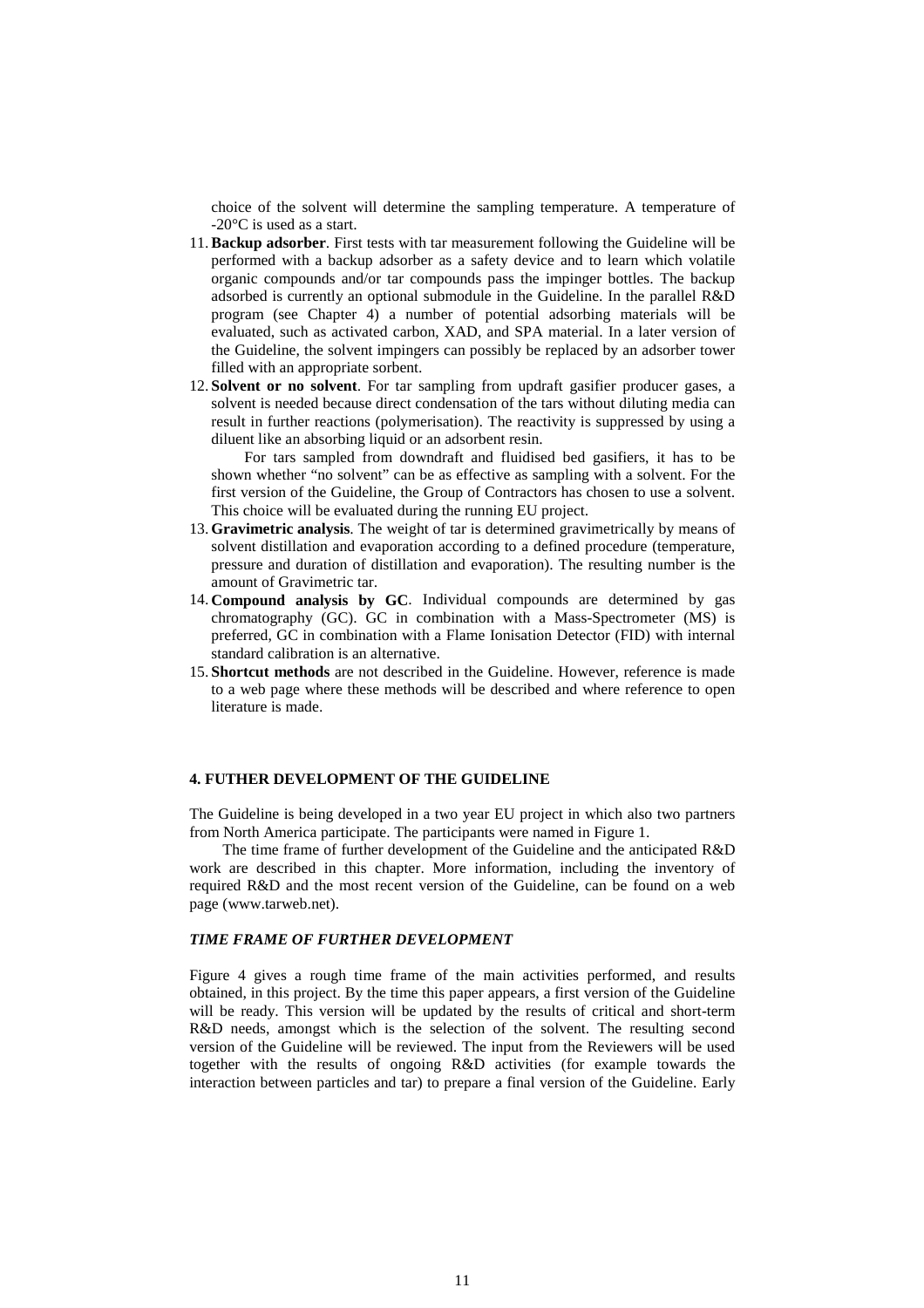2002 a workshop will then be organised on tar sampling and analysis in general and the new Guideline in particular.

# *R&D ACTIVITIES TO BE PERFORMED*

Because the EU project "Tar Protocol" is a Concerted Action project, no R&D will be performed in the project. However, it is recognised that some technical details have to be found out before the Guideline will perform satisfactory. Therefore, included in the project is the co-ordination of R&D projects executed under national funds.

One of the major R&D questions to be answered is "which is the preferable solvent to be used in the Guideline?" as DCM is no longer an acceptable option.

The Group of contractors has proposed a number of candidate solvents: methanol, isobutyl methyl ketone and 1-methoxy-2-propanol. In relatively short R&D projects these candidates will be evaluated using a number of selection criteria that were proposed by the group of contractors. These selection criteria are:

## **Selection criteria by exclusion**

- Solvent is not toxic or carcinogenic
- Solvent is non halogenated
- Solvent or impurities in solvent are not present in relevant concentrations in the tar matrix
- No additional solvent is needed for equipment cleaning

#### **Quantitative solvent selection criteria**

- tar solubility (e.g. oxygenated organics, PAH, Gravimetric tar)
- Collection efficiency for individual compounds
- Suitability for standard analytical procedures
- Evaporation rate at  $0^{\circ}$ C and -25 $^{\circ}$ C
- Ice formation tendency
- Freezing point of solvent
- Occupational exposure risk factor (e.g. as 10hr TWA/vapor press.)
- Time requirement for sampling and post-sampling procedures
- Availability / cost

Other R&D questions that are recognised from within the project "Tar Protocol" are amongst others the effectiveness of tar adsorbents, whether tar polymerisation occurs at the proposed sampling and post-sampling conditions, and the interaction between particles and tar during sampling and post-sampling. The complete R&D inventory can be found on the web site (www.tarweb.net). Any institution or company having knowledge, performing R&D or planning to perform R&D is invited to contact the authors of this paper to exchange knowledge and/or to co-ordinate or perform R&D activities.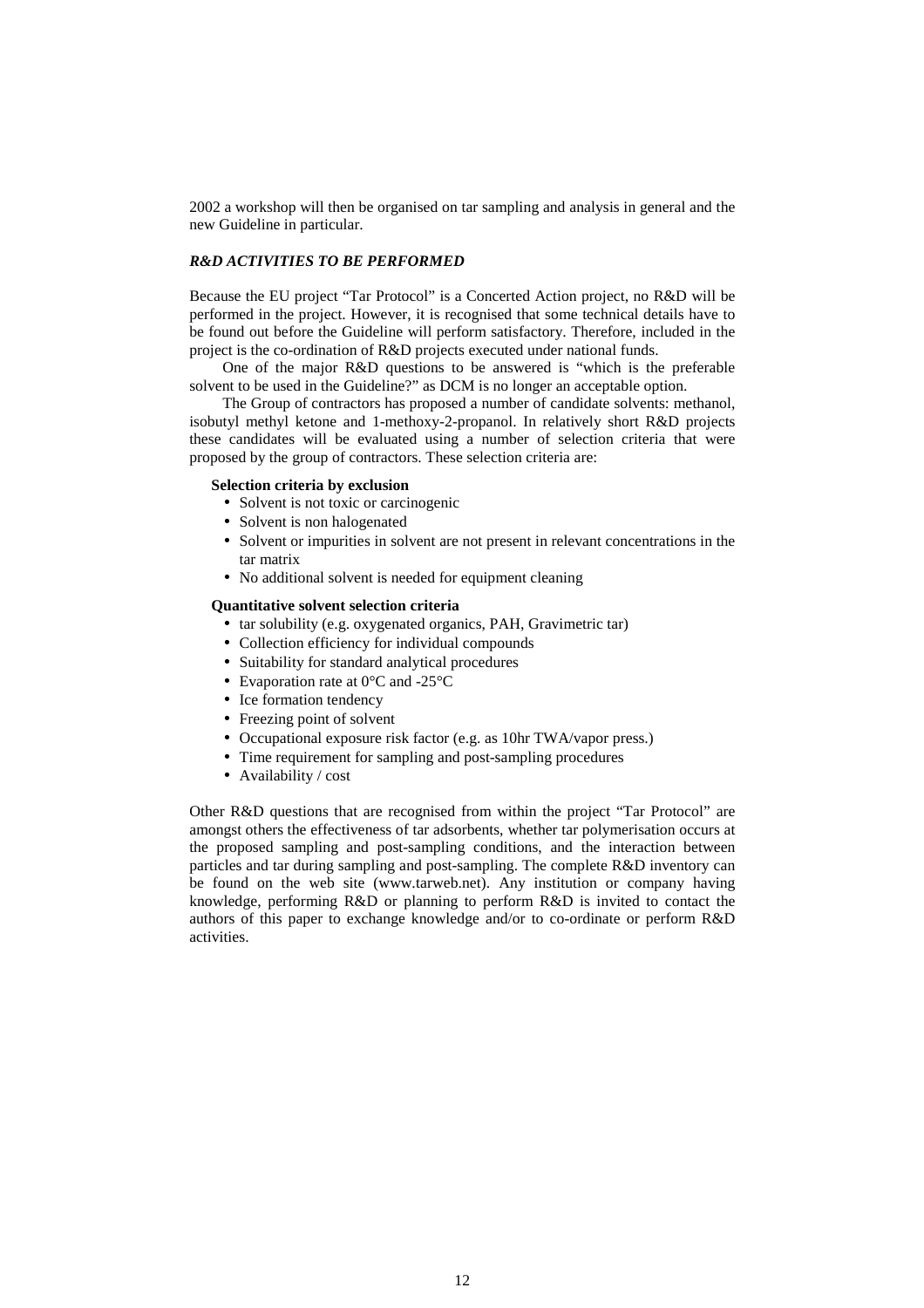<span id="page-12-0"></span>

*Figure 4* Time frame of main activities of the EU project 'Tar Protocol'

## **5. REFERENCES**

- 1. K.Maniatis and A.A.C.M.Beenackers: *Introduction. Tar Protocols. The IEA Bioenergy gasification task*. Biomass and Bioenergy **18** (1) 1-4 (2000).
- 2. N.Abatzoglou, N.Barker, P.Hasler and H.Knoef: *The development of a draft protocol for the sampling and analysis of particulate and organic contaminants in the gas from small biomass gasifiers*. Biomass and Bioenergy **18** (1) 5-17 (2000).
- 3. P.Simell, P.Stahlberg, E.Kurkela, J.Albrecht, S.Deutsch and K.Sjöström: *Provisional protocol for the sampling and anlaysis of tar and particulates in the gas from large-scale biomass gasifiers. Version 1998*. Biomass and Bioenergy **18** (1) 19-38 (2000).
- 4. J.P.A.Neeft, H.A.M.Knoef, U.Zielke, K.Sjöström, P.Hasler, P.A.Simell, M.A.Dorrington and C.Greil: *Tar protocol. Development of a standard method for the measurement of organic contaminants (tar) in biomass producer gases*. In: Biomass for energy and industry. Proc. 1st World conference and exhibition, held in Sevilla (Spain), 5-9 June 2000 (Eds. S.Kyritsis et al.), EnergiaTA, Florence (Italy) (2000).
- 5. U.Zielke: *Tar and solid particles in LCV-gas from fixed bed gasifiers. Danish measurement results*. In: IC engines for LCV gas from biomass gasifiers. Proc. IEA Thermal gasification seminar, Zürich, October 28, 1997 (Ed. R.Bühler), pp. 31-38, Unwelt + Energie, Maschwanden (Switzerland) (1998).
- 6. C.Brage, Qizhuang Yu, Guanxing Chen and K.Sjöström: *Use of amino phase adsorbent for biomass tar sampling and separation*. Fuel **76** (2) 137-142 (1997).